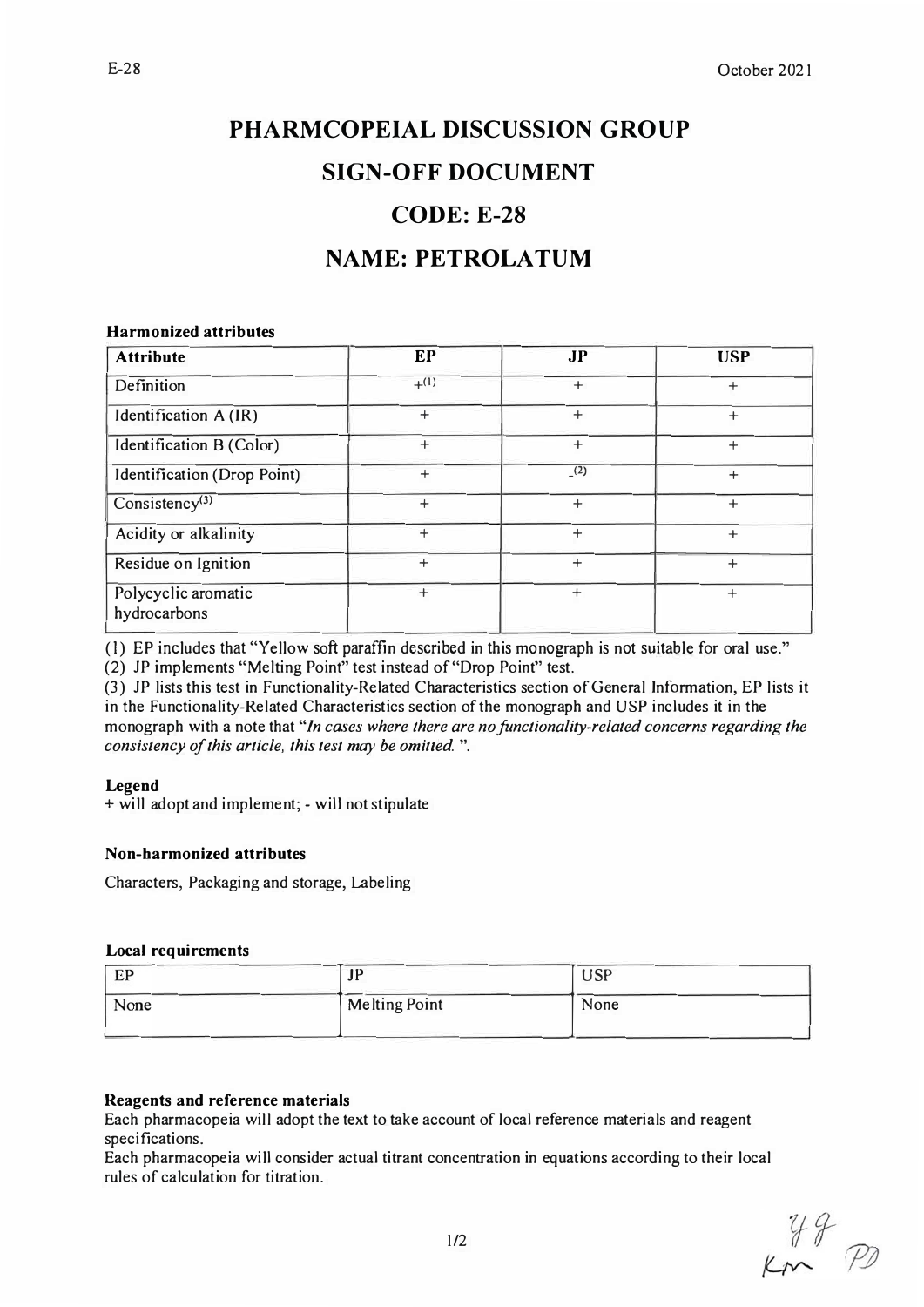## E-28

## **European Pharmacopoeia**

Signature � *J )1�*

Name Petra Docrr

Yukihiro Goda

Date *()21//112011* 

 $15 Nov, 202/$ 

## **Japanese Pharmacopoeia**

Signature

Name

Date

y. Goda<br>for Y. Yoshida

**United States Pharmacopeia** 

Signature

Name

Date

 $25.0$ 

KEVIN MOORE

 $9 - N00 - 2021$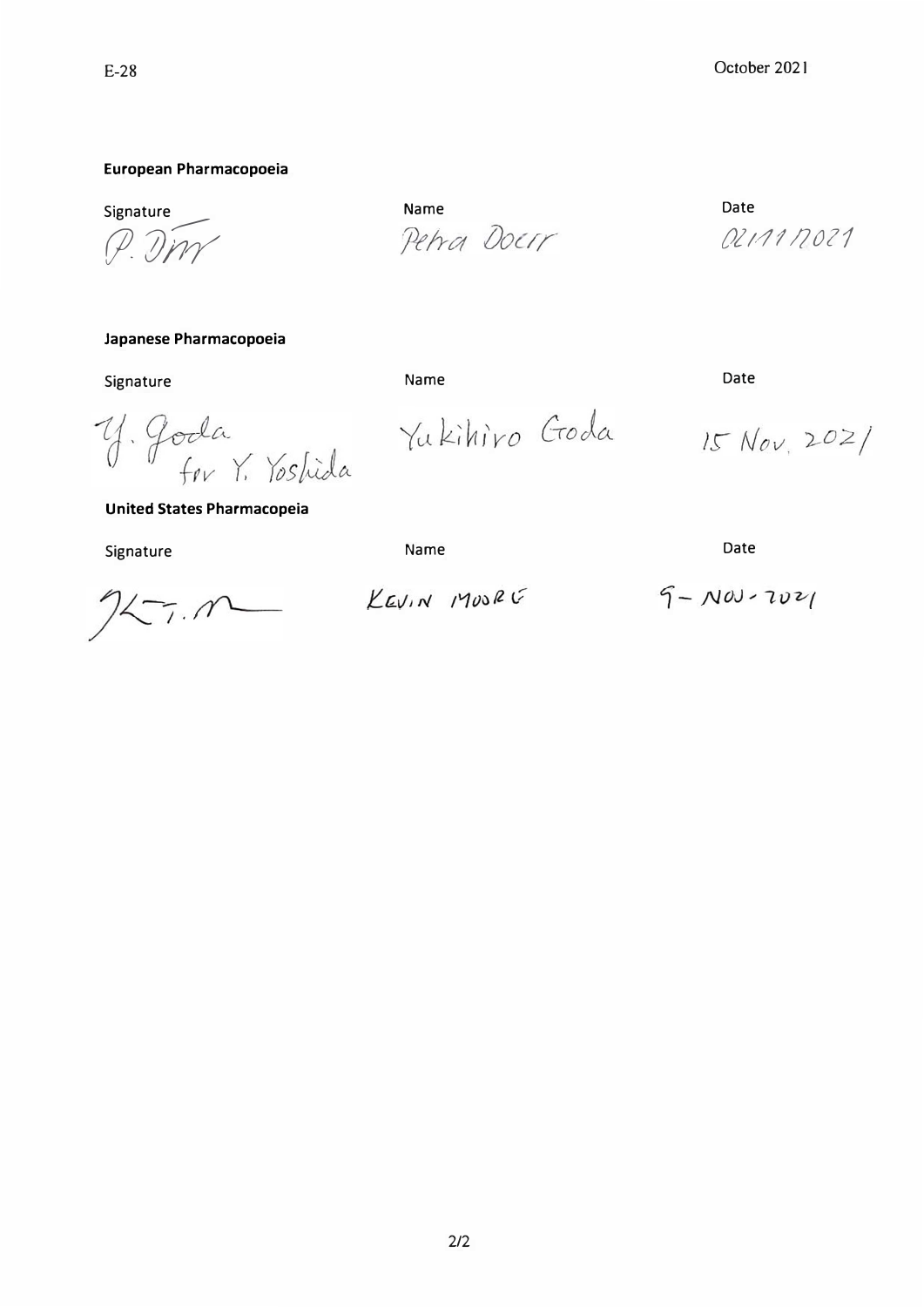October 2021

## **Petrolatum**

Stage 38

#### **Definition**

Petrolatum is a purified semi solid mixture of hydrocarbons obtained from petroleum. It may contain a suitable antioxidant.

## **Identification**

**A.** *Jnfrared Absorption Spectrophotometry,* obtained by spreading a thin film of test specimen.

Acceptance criteria:

Record the infrared absorption spectrum and compare the spectrum with the Reference Spectrum or the spectrum of Petrolatum Reference Standard: the transmission minima correspond in position and relative size.

**B.** Color-- Melt about 10 g on a steam bath, and pour about 5 mL of the liquid into a clear-glass  $15-x$  150-mm test tube, keeping the petrolatum melted. The petrolatum is not darker than 5 mL of a mixture of Ferric Chloride Solution: Cobaltous Chloride Solution  $(3.8: 1.2)$  in a similar tube, the comparison of the two being made in reflected light against a white background, the petrolatum tube being held directly against the background at such an angle that there is no fluorescence. ln addition, the petrolatum is equal or darker than a mixture of Ferric Chloride Solution: 10 mg/mL hydrochloride acid (1:9) measured under these conditions.

**C. Drop Point** *-Apparatus.* The apparatus consists of 2 metal sheaths ( *A* and *B)* screwed together. Sheath *A* is fixed to a thermometer. A metal cup is loosely fixed to the lower part of sheath *B* by means of 2 tightening bands. Fixed supports 2 mm long determine the exact position of the cup, and in addition are used to center the thermometer. A hole pierced in the wall of sheath *B* is used to balance the pressure. The draining surface of the cup must be flat and the edges of the outflow orifice must be at right angles to it. The lower part of the thermometer has

 $km$  22

E-28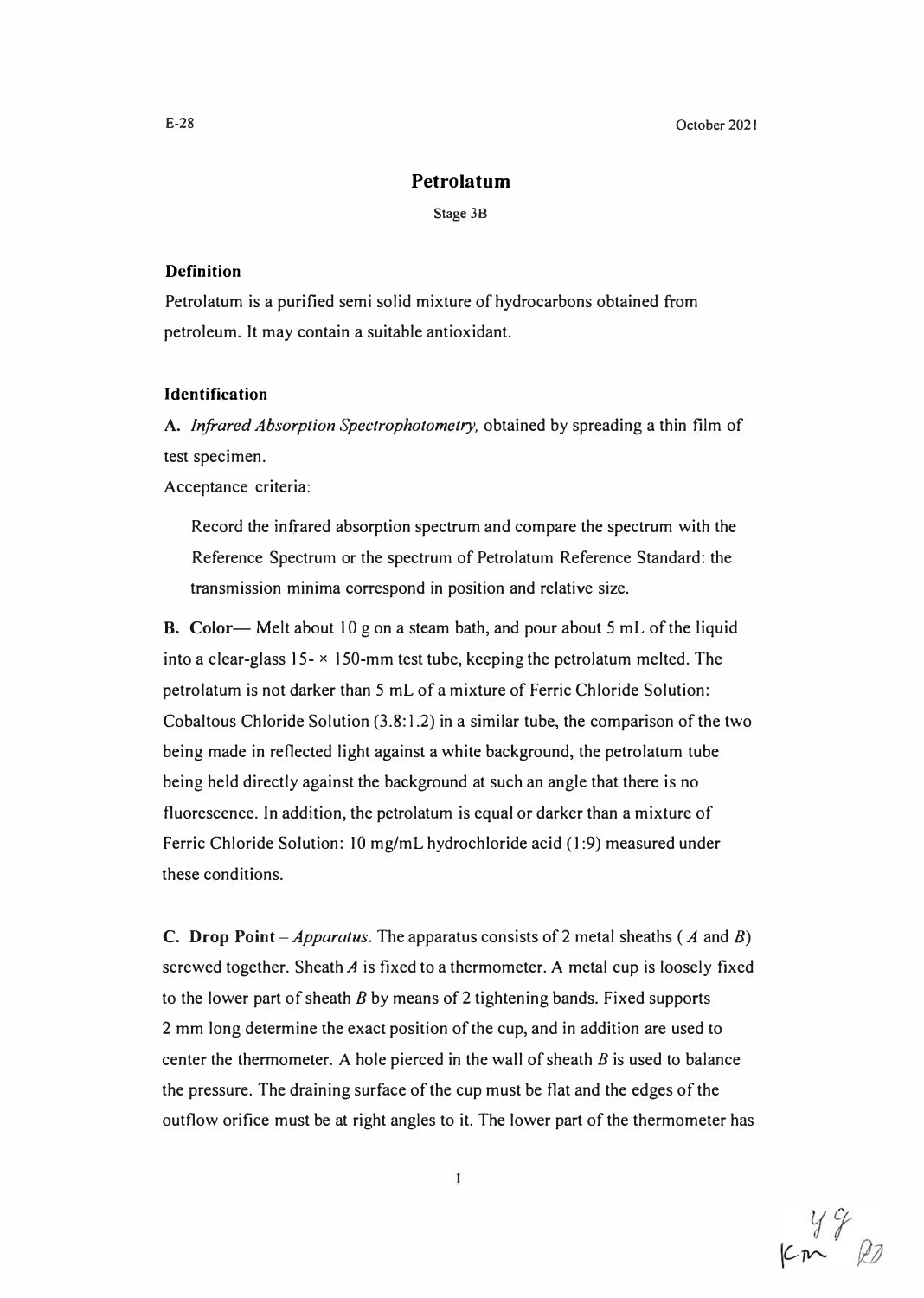the form and size shown in the figure; it covers a range from  $0^{\circ}$ C to  $110^{\circ}$ C and on its scale a distance of 1 mm represents a difference of I °C. The reservoir of the thermometer has a diameter of  $3.5 \pm 0.2$  mm and a height of  $6.0 \pm 0.3$  mm. The apparatus is placed in the axis of a test-tube about 200 mm long and with an external diameter of about 40 mm. It is fixed to the test-tube by means of a laterally grooved stopper through which the thermometer passes. The opening of the cup is placed about 15 mm from the bottom of the test-tube. The whole device is immersed in a beaker with a capacity of about 1 liter, filled with water. The bottom of the test-tube is placed about 25 mm from the bottom of the beaker. The water level reaches the upper part of sheath *A.* A stirrer is used to ensure that the temperature of the water remains uniform. Alternatively, a validated automated method can be used.

 $49^{90}$ 

2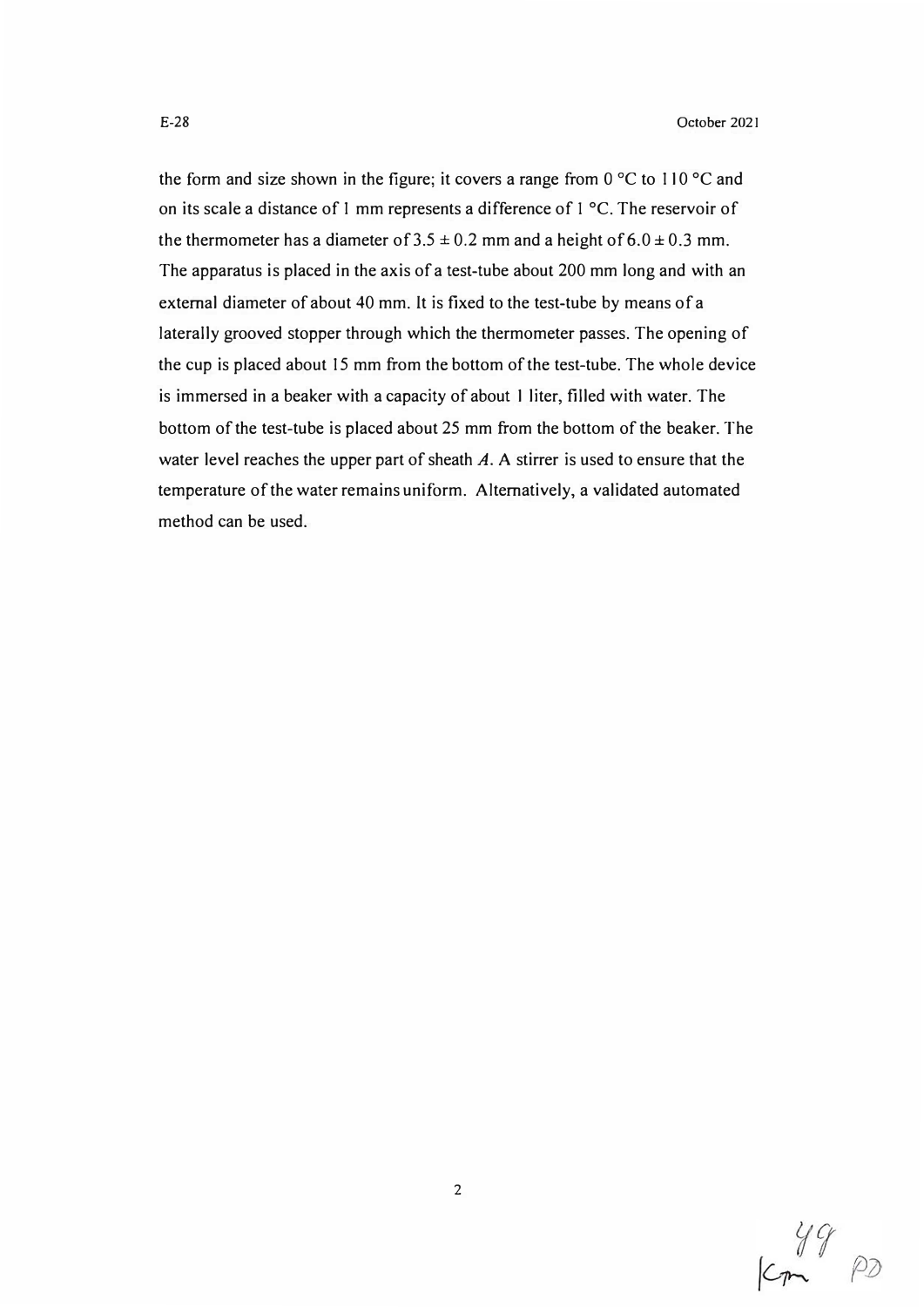

*Figure 1. Apparatus for the determination of drop point Dimensions in millimeters* 

Heat the substance to be examined at 100-105 °C for not more than 10 min, with stirring to ensure uniformity. Warm the metal cup at 100-105 °C in an oven,

$$
\begin{array}{c}\n\sqrt{4} \\
\text{km} \\
\text{m} \\
\hline\n\end{array}
$$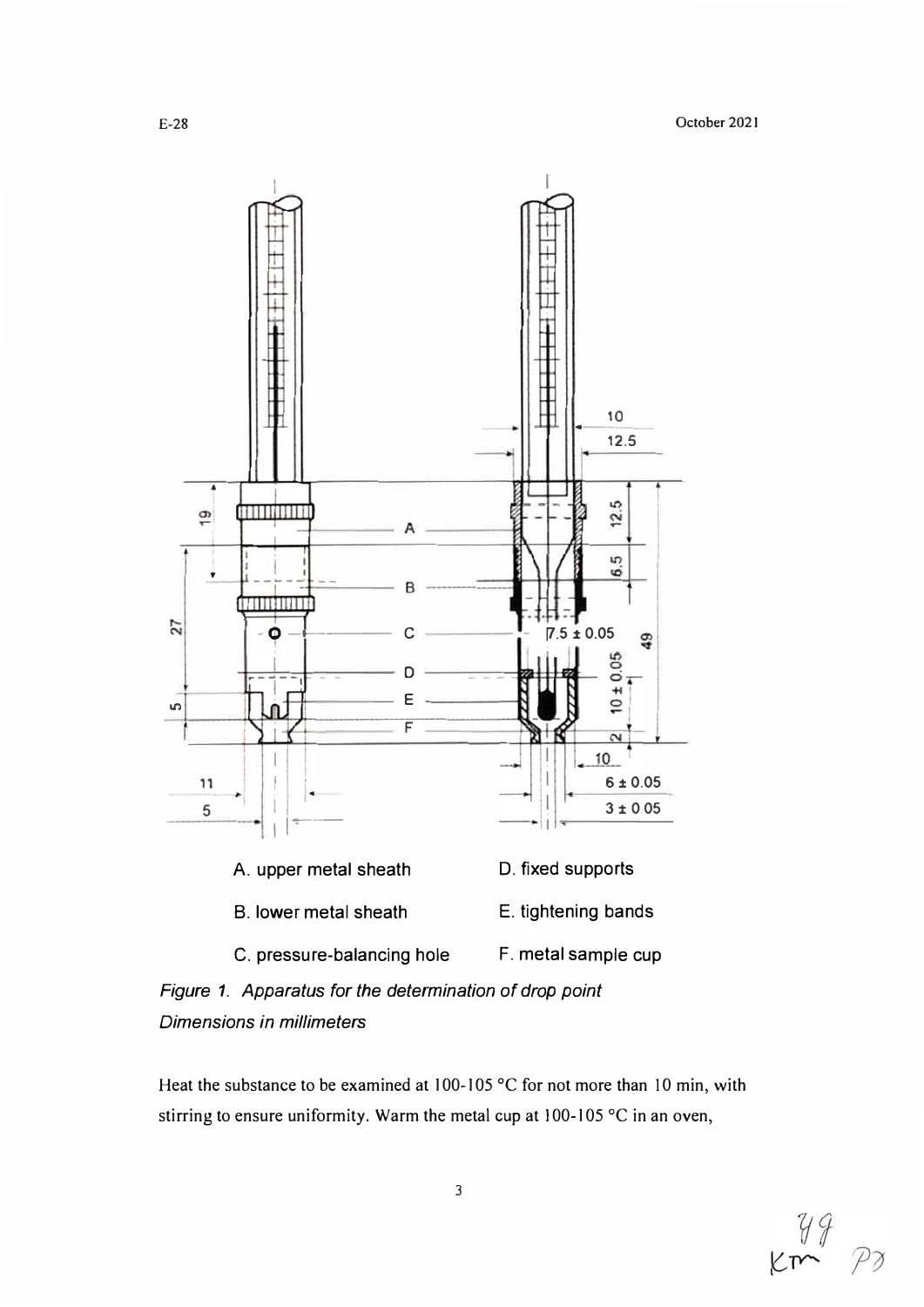remove it from the oven, place on a clean plate or ceramic tile and pour a sufficient quantity of the melted sample into the cup to fill it completely. Allow the filled cup to cool for 30 min on the ceramic tile  $(25 \pm 3^{\circ}C)$  and place it in a water-bath at 24-26 °C for a further 30-40 min. Level the surface of the sample with a single stroke of a knife or razor blade, avoiding compression of the sample. Determine the drop point using a starting temperature at least 10 °C below the expected drop point and increasing the temperature at a rate of l °C/min." Note the temperature at the fall of the first drop. Carry out at least 3 determinations, each time with a fresh sample of the substance. The difference between the readings must not exceed 3 °C. The mean of 3 readings is the drop point of the substance. The drop point is 35  $^{\circ}$ C to 70  $^{\circ}$ C and does not differ by more than 5 °C from the value stated on the label

#### **Consistency**

*Apparatus-* Determine the consistency of Petrolatum by means of a penetrometer fitted with a polished cone-shaped metal plunger weighing 150 g, having a detachable steel tip of the following dimensions: the tip of the cone has an angle of 30°, the point being truncated to a diameter of 0.380  $\pm$  0.026 mm, the base of the tip is  $8.38 \pm 0.05$  mm in diameter, and the length of the tip is  $14.94 \pm 0.11$ mm. The remaining portion of the cone has an angle of 90°, is about 28 mm in height, and has a maximum diameter at the base of about 65 mm. The containers for the test are flat-bottom metal cylinders that are  $100 \pm 6$  mm in diameter and not less than 65 mm in height. They are constructed of at least 1.6-mm (16-gauge) metal, and are provided with well-fitting, water-tight covers.

*Procedure-* Place the required number of containers in an oven, and bring them and a quantity of Petrolatum to a temperature of  $82 \pm 2.5^\circ$ , pour the Petrolatum into one or more of the containers, filling to within 6 mm of the rim. Cool to  $25 \pm$ 2.5° over a period of not less than 16 hours, protected from drafts. Two hours before the test, place the containers in a water bath at  $25 \pm 0.5^{\circ}$ . If the room

 $\mu_{\rm p}$   $\beta_{\rm p}$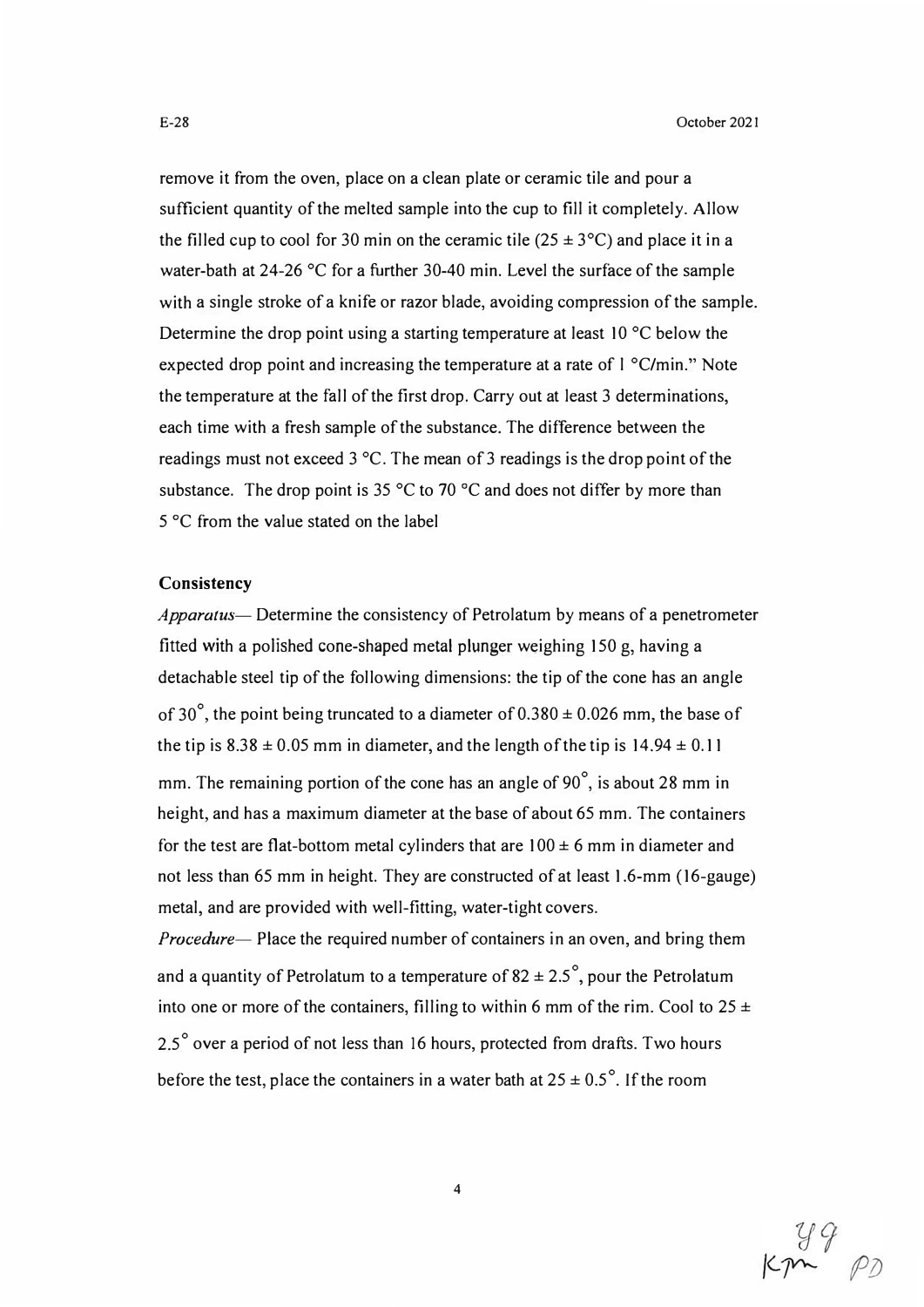temperature is below 23.5° or above 26.5° , adjust the temperature of the cone to  $25 \pm 0.5^{\circ}$  by placing it in the water bath.

Without disturbing the surface of the substance under test, place the container on the penetrometer table, and lower the cone until the tip just touches the top surface of the test substance at a spot 25 mm to 38 mm from the edge of the container. Adjust the zero setting and quickly release the plunger, then hold it free for 5 seconds. Secure the plunger, and read the total penetration from the scale. Make three or more trials, each so spaced that there is no overlapping of the areas of penetration. Where the penetration exceeds 20 mm, use a separate container of the test substance for each trial. Read the penetration to the nearest 0.1 mm. Calculate the average of the three or more readings: the final average of the trials is not less than 10.0 mm and not more than 30.0 mm, indicating a consistency value between 100 and 300.

**Acidity or alkalinity.** To 10 g add 20 rnL of boiling water and shake vigorously for I min. Allow to cool and decant. To 10 mL of the aqueous layer add 0.1 mL of *phenolphthalein solution.* The solution is colorless. Not more than 0.5 mL of *0.01 M sodium hydroxide* is required to change the color of the indicator to pink or red.

**Residue on ignition—** Heat 2 g in an open porcelain or platinum dish: it volatilizes. Then ignite at  $600 \pm 50^{\circ}$  in the presence of sulfuric acid until constant weight and yield not more than 0.05% of residue.

#### **UV absorbance limit for Polycyclic aromatic hydrocarbons**

Dissolve 1.0 g in 50 ml of hexane which has been previously shaken twice with I O ml of *dimethyl sulfoxide.* Transfer the Solution to a 125 ml separating funnel with unlubricated ground-glass parts (stopper, stopcock). Add 20 ml of *dimethyl sulfoxide.* Shake vigorously for I min and allow to stand until 2 clear layers are formed. Transfer the lower layer to a second separating funnel. Repeat the extraction with a further 20 ml of *dimethyl sulfoxide.* Shake vigorously the

 $749$ <br> $-77$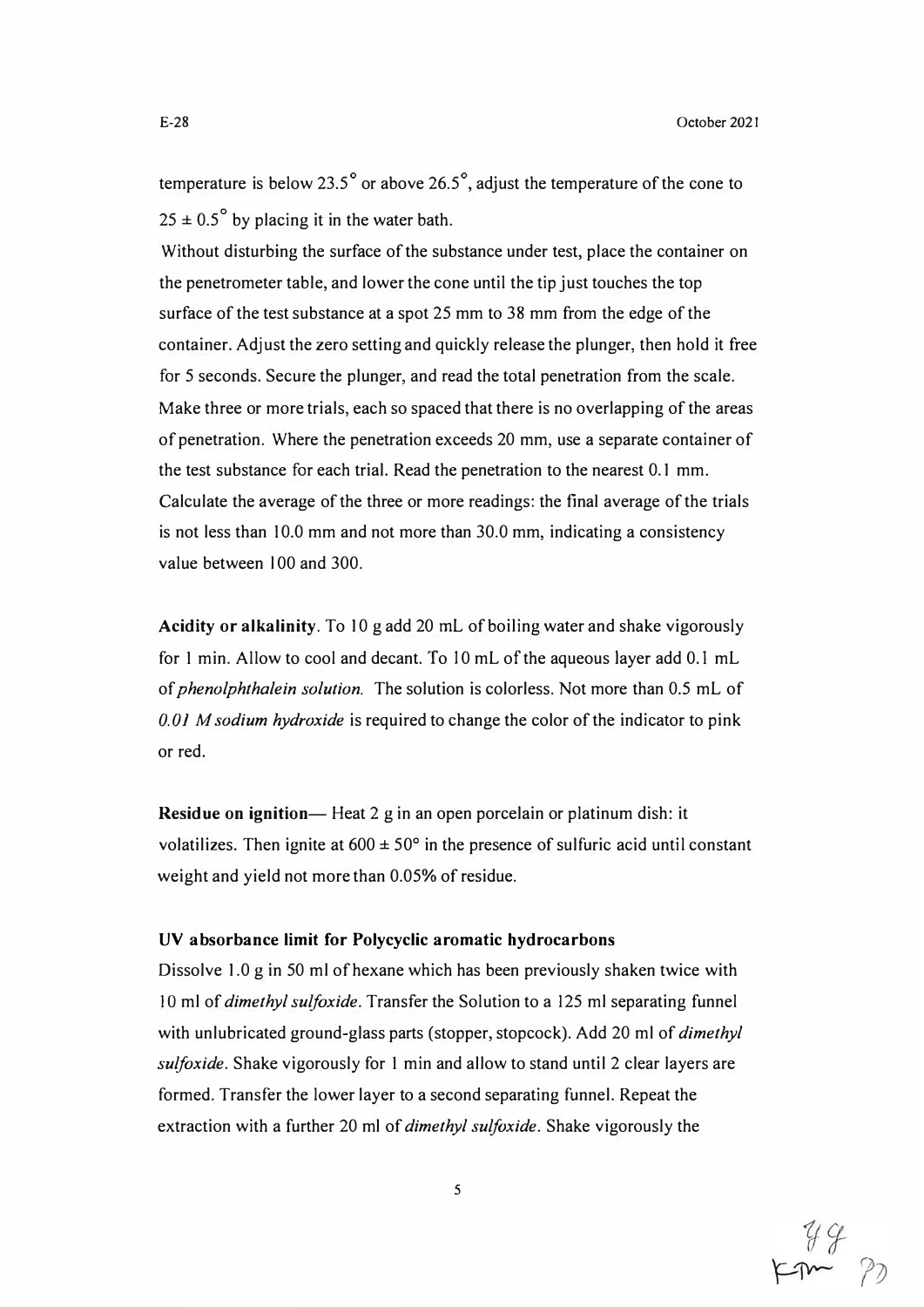combined lower layers with 20 ml of *hexane* for 1 min. Allow to stand until 2 clear layers are formed. Separate the lower layer and dilute to 50.0 ml with *dimethyl sulfoxide.* Measure the absorbance over the range 265 nm to 420 nm using a path length of 1 cm and as compensation liquid the clear lower layer obtained by vigorously shaking 10 ml of *dimethyl sulfoxide* with 25 ml of *hexane*  for 1 min. Prepare a reference Solution in *dimethyl sulfoxide* containing 6.0 mg/L of *naphthalene* and measure the absorbance of the Solution at the maximum at 278 nm using a path length of 1 cm and *dimethyl sulfoxide* as compensation liquid. At no wavelength in the range 265 nm to 420 nm does the absorbance of the test Solution exceed one-fourth of the absorbance of the reference Solution at 278 nm.

 $249$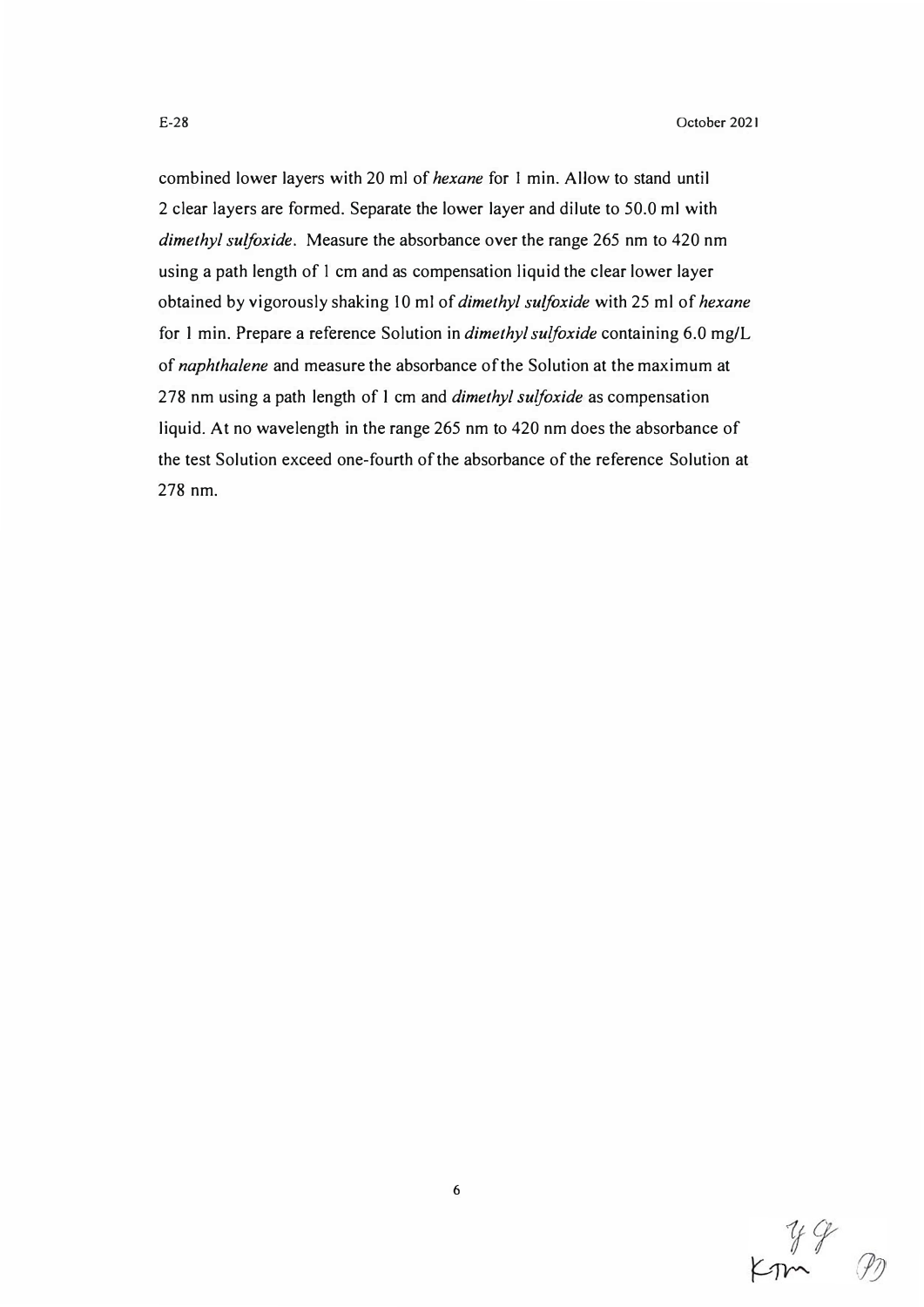E-28 October 2021

## REAGENTS

**Ferric Chloride Solution (Yellow solution}-Dissolve** about 55 g of Ferric Chloride (FeCl<sub>3</sub>.6H<sub>2</sub>O) in enough of a mixture of 25 mL of hydrochloric acid and 975 mL of water to make 1000 mL. Pipet 10 mL of this solution into a 250-mL iodine flask, add 15 mL of water, 3 g of potassium iodide, and 5 mL of hydrochloric acid, and allow the mixture to stand for 15 minutes. Dilute with I 00 mL of water, and titrate the liberated iodine with 0.1 N sodium thiosulfate VS, adding 3 mL of starch solution as the indicator. Perform a blank determination with the same quantities of the same reagents, and make any necessary correction. Each mL of 0.1 N sodium thiosulfate is equivalent to 27.03 mg of  $FeCl<sub>3.6</sub>H<sub>2</sub>O$ . Adjust the final volume of the solution by the addition of enough of the mixture of hydrochloric acid and water so that each mL contains  $45.0$  mg of FeCl<sub>3</sub>.6H<sub>2</sub>O.

**Cobaltous Chloride Solution (Red solution}-Dissolve** about 65 g of cobaltous chloride (CoCl<sub>2</sub>·6H<sub>2</sub>O) in enough of a mixture of 25 mL of hydrochloric acid and 975 mL of water to make 1000 mL. Pipet 5 mL of this solution into a 250-mL iodine flask, add 5 mL of hydrogen peroxide solution and 15 mL of sodium hydroxide solution (I in 5), boil for 10 minutes, cool, and add 2 g of potassium iodide and 20 mL of dilute sulfuric acid (I in 4). When the precipitate has dissolved, titrate the liberated iodine with 0.1 N sodium thiosulfate VS, adding 3 mL of starch solution as the indicator. Perform a blank determination with the same quantities of the same reagents, and make any necessary correction. Each mL of 0.1 N sodium thiosulfate is equivalent to 23.79 mg of  $CoCl<sub>2</sub>·6H<sub>2</sub>O$ . Adjust the final volume of the solution by the addition of enough of the mixture of hydrochloric acid and water so that each mL contains 59.5 mg of CoCl<sub>2</sub>.6H<sub>2</sub>O.

**Starch Solution-Mix** I g of soluble starch with 10 mg of red mercuric iodide and sufficient cold water to make a thin paste. Add 200 mL of boiling water, and boil for 1 minute with continuous stirring. Cool, and use only the clear solution. [NOTE 1—Commercially available, stabilized starch indicator solutions may be used.]

 $\begin{matrix} 48 \\ 22 \end{matrix}$ 

**7**